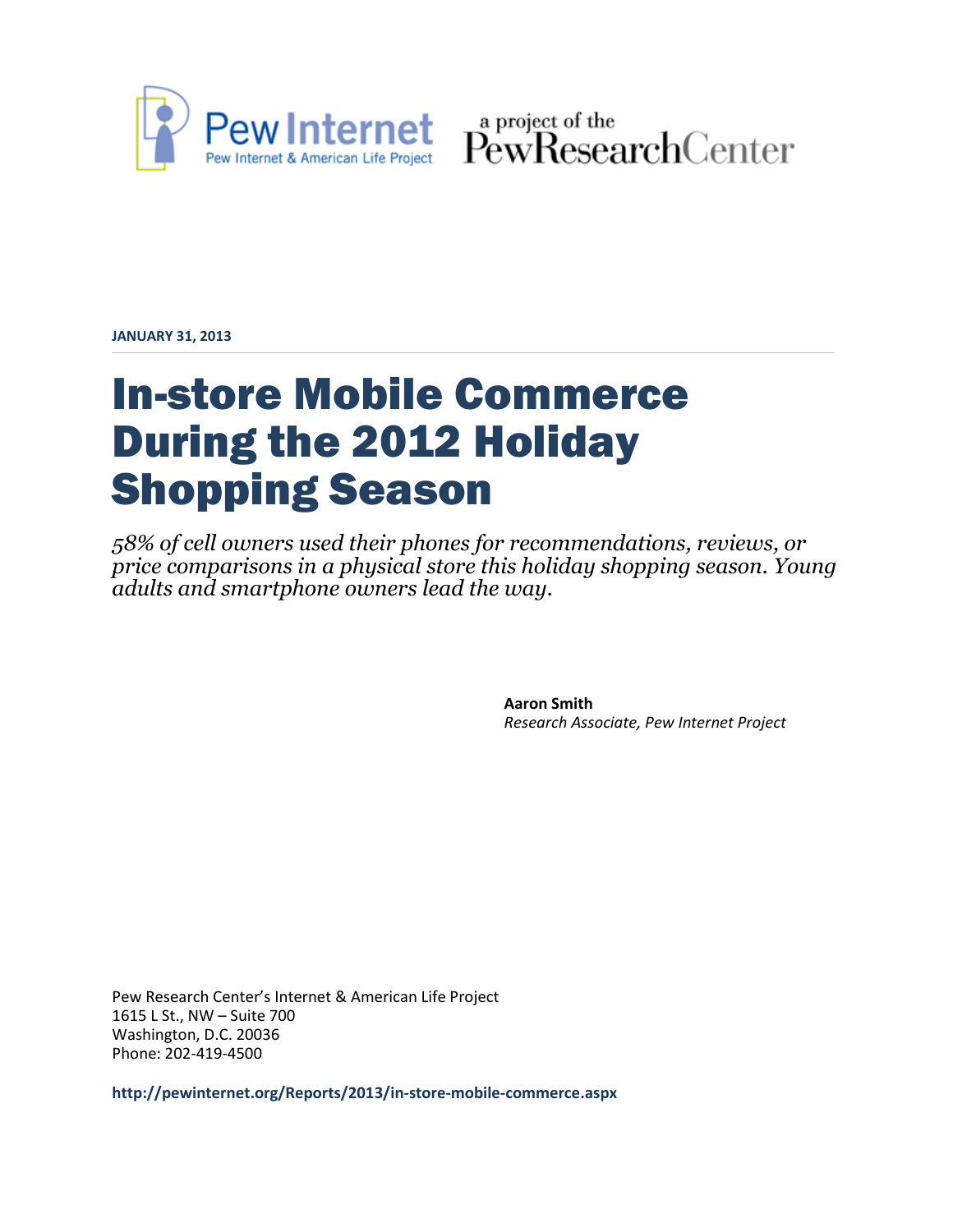## Main Findings

Nearly six in ten cell owners used their phone inside a physical store for assistance or guidance on a purchasing decision this holiday season. In the 30 days preceding our early January 2013 survey (the final weeks of the holiday gift-giving season):

- 46% of cell owners used their phone while inside a store to *call a friend or family member for advice* about a purchase they were considering.
- 28% of cell owners used their phone while inside a store to *look up reviews* of a product to help decide if they should purchase it or not.
- 27% of cell owners used their phone while inside a store to *look up the price* of a product, to see if they could get a better price elsewhere.

Taken together, 58% of cell owners used their phone for at least one of these reasons, with young adults and smartphone owners leading the way — 78% of cell owners ages 18-29 and 72% of smartphone owners did at least one of these with their phones this holiday season. The 46% of cell owners who called someone for advice about a purchase represents a significant increase from the 38% of cell owners who did so during last year's holiday shopping season.



## In-store mobile shopping experiences

*% of adult cell owners who used their phone during the past 30 days inside a store to…*

**Source:** Pew Research Center's Internet & American Life Project, Omnibus Survey, January 3- 6, 2013. N=1,003 adults ages 18 and older, including 502 interviews conducted on respondent's cell phone. The survey was conducted in English. Margin of error is +/-3.8 percentage points for cell phone owners (n=908).

When asked what happened on the most recent occasion they looked up the price of a product inside a store using their cell phone, 46% of "mobile price matchers" say that they ultimately purchased the product in that store — an 11-point increase from the 35% of such price matchers who said this in 2012.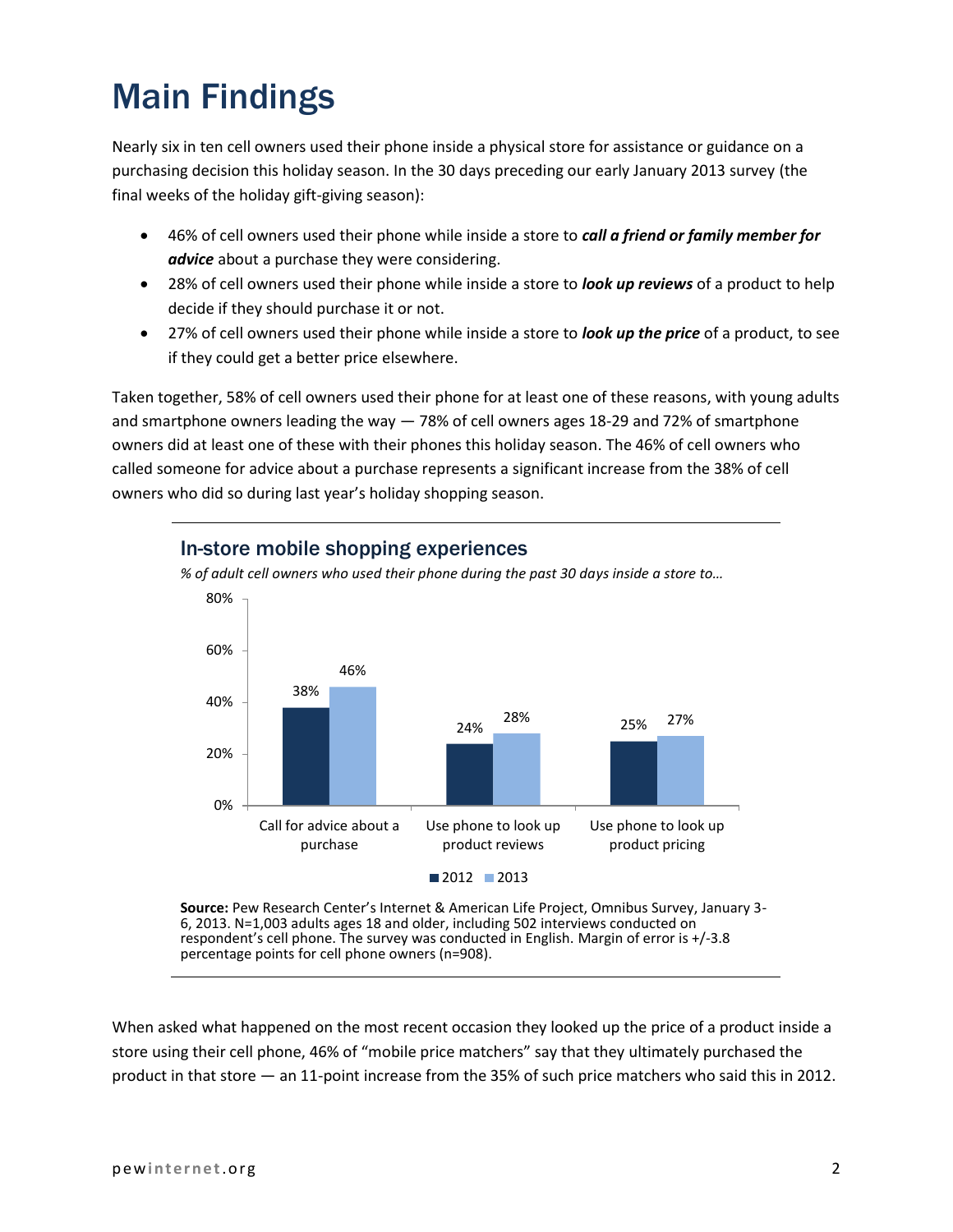Some 12% wound up purchasing the product online, a figure that is not significantly different from the 19% who did so in our 2012 survey.

## About this survey

These findings come from a survey of 1,003 adults ages 18+ between January 3-6, 2013. The interviews were conducted in English on cell phones and landline phones and the margin of error is plus or minus 3.8 percentage points for the 908 respondents who are cell phone owners and who received most of the questions that are reported here.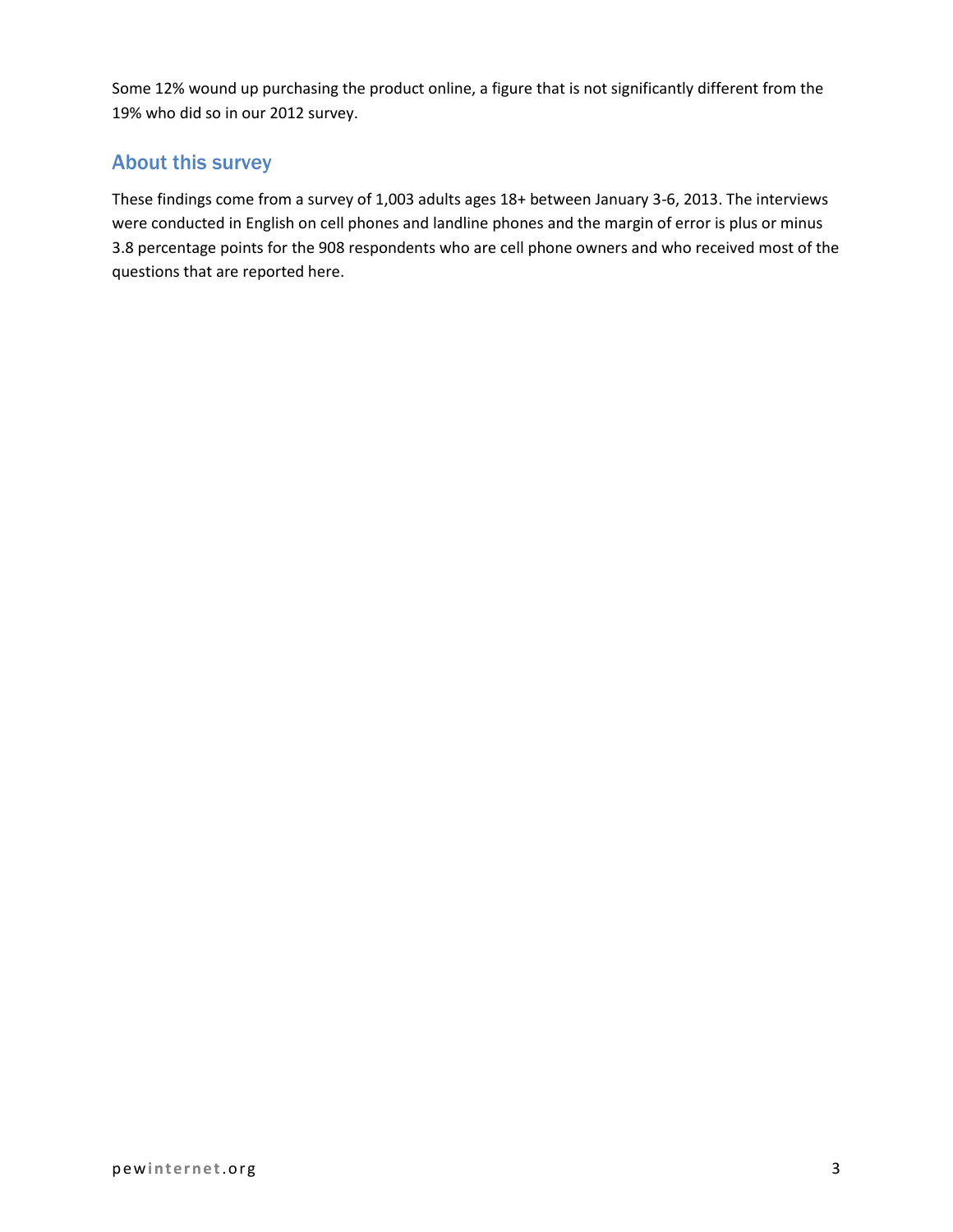## Detailed findings — calling others for purchasing advice

Women are more likely than men to have recently used their cell phone to call someone for advice or recommendations about a purchase they were considering making. Young adults, smartphone owners, and cell owners with at least some college experience are all relatively likely to have taken part in this behavior.

#### Phoning a friend about an in-store purchase

*% of cell owners in each group who used their phone in the last 30 days while in a store to call a friend or family member about a purchase they were making*

| All cell owners (n=908) |                                  | 46%             |
|-------------------------|----------------------------------|-----------------|
| a                       | <b>Men</b> ( $n=442$ )           | 38              |
| b                       | Women $(n=466)$                  | $53^{\circ}$    |
| Age                     |                                  |                 |
| a                       | $18-29$ (n=166)                  | $58^{\circ d}$  |
| b                       | $30-49$ (n=248)                  | $48^\circ$      |
| $\mathsf{C}$            | 50-64 ( $n=260$ )                | $44^\text{d}$   |
| d                       | $65+ (n=208)$                    | 27              |
| <b>Household income</b> |                                  |                 |
| a                       | Less than \$30,000/yr (n=257)    | 45              |
| $\mathbf b$             | \$30,000-\$49,999 (n=179)        | 38              |
| $\mathsf C$             | \$50,000-\$74,999 (n=139)        | 45              |
| d                       | $$75,000 + (n=235)$              | $53^{b}$        |
|                         | <b>Education attainment</b>      |                 |
| a                       | High school grad or less (n=303) | 39              |
| b                       | Some College (n=275)             | $52^{\text{a}}$ |
| $\mathsf{C}$            | <b>College +</b> $(n=323)$       | $48^{\circ}$    |
|                         | Cell phone type                  |                 |
| a                       | Smartphone (n=465)               | $53^b$          |
| b                       | Other cell phone (n=443)         | 36              |
| <b>Urbanity</b>         |                                  |                 |
| a                       | Urban $(n=271)$                  | 39              |
| b                       | Suburban $(n=459)$               | $50^{\circ}$    |
| $\mathsf C$             | Rural ( $n=178$ )                | 46              |

**Source:** Pew Research Center's Internet & American Life Project, Omnibus Survey, January 3- 6, 2013. N=1,003 adults ages 18 and older, including 502 interviews conducted on respondent's cell phone. The survey was conducted in English. Margin of error is +/-3.8 percentage points for cell phone owners (n=908).

.<br>**Note:** Columns marked with a superscript letter (<sup>a</sup>) indicate a statistically significant difference between that row and the row designated by that superscript letter. Statistical significance is determined inside the specific section covering each demographic trait.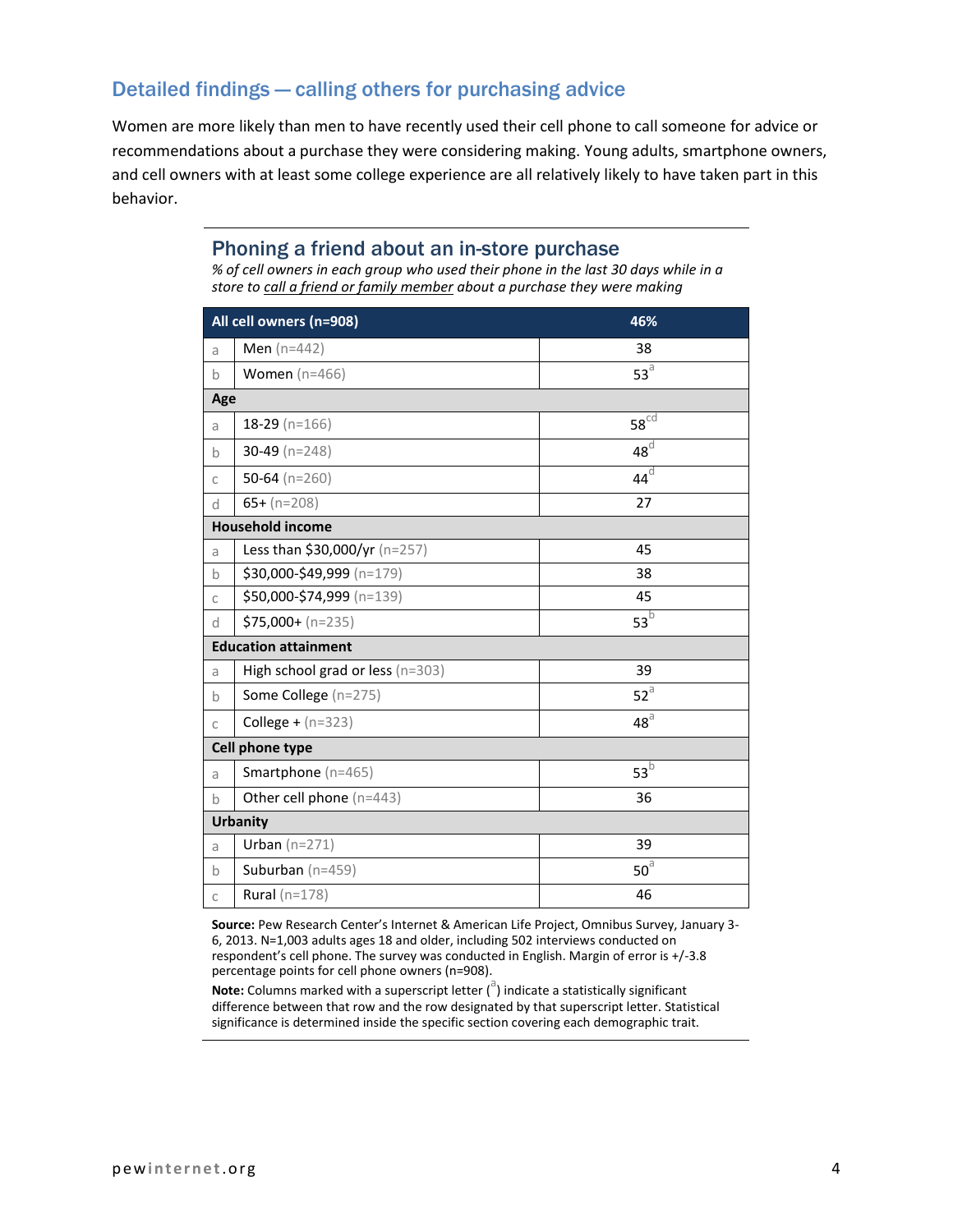### Detailed findings — online product reviews

Young adults are especially likely to use their phone to check reviews of a product while inside a store some 56% of cell owners ages 18-29 did so this holiday season. Smartphone owners, urban/suburban residents, and those with at least some college experience are also more likely than average to use their phones for in-store product reviews.

#### In-store mobile product reviews

*% of cell owners in each group who used their phone in the last 30 days while in a store to look up reviews of a product to help decide if they should purchase it*

| All cell owners (n=908)     |                                  | 28%                |  |
|-----------------------------|----------------------------------|--------------------|--|
| a                           | Men $(n=442)$                    | 28                 |  |
| $\mathsf b$                 | Women $(n=466)$                  | 27                 |  |
|                             | Age                              |                    |  |
| a                           | $18-29$ (n=166)                  | $56^{bcd}$         |  |
| $\mathsf b$                 | 30-49 ( $n=248$ )                | $31$ <sup>cd</sup> |  |
| $\mathsf{C}$                | 50-64 ( $n=260$ )                | 12                 |  |
| d                           | $65+ (n=208)$                    | 6                  |  |
| <b>Household income</b>     |                                  |                    |  |
| a                           | Less than \$30,000/yr (n=257)    | 26                 |  |
| $\mathsf b$                 | \$30,000-\$49,999 (n=179)        | 22                 |  |
| $\mathsf{C}$                | \$50,000-\$74,999 (n=139)        | 31                 |  |
| d                           | $$75,000 + (n=235)$              | 33 <sup>b</sup>    |  |
| <b>Education attainment</b> |                                  |                    |  |
| a                           | High school grad or less (n=303) | 21                 |  |
| $\mathsf b$                 | Some College (n=275)             | 33 <sup>a</sup>    |  |
| $\mathsf{C}$                | <b>College +</b> $(n=323)$       | $31^{\circ}$       |  |
|                             | Cell phone type                  |                    |  |
| a                           | Smartphone (n=465)               | $46^{\rm b}$       |  |
| $\mathbf b$                 | Other cell phone (n=443)         | 4                  |  |
| <b>Urbanity</b>             |                                  |                    |  |
| a                           | Urban $(n=271)$                  | $32^C$             |  |
| $\mathbf b$                 | Suburban $(n=459)$               | $27^{\circ}$       |  |
| $\mathsf C$                 | Rural ( $n=178$ )                | 18                 |  |

**Source:** Pew Research Center's Internet & American Life Project, Omnibus Survey, January 3- 6, 2013. N=1,003 adults ages 18 and older, including 502 interviews conducted on respondent's cell phone. The survey was conducted in English. Margin of error is +/-3.8 percentage points for cell phone owners (n=908).

.<br>**Note:** Columns marked with a superscript letter (<sup>a</sup>) indicate a statistically significant difference between that row and the row designated by that superscript letter. Statistical significance is determined inside the specific section covering each demographic trait.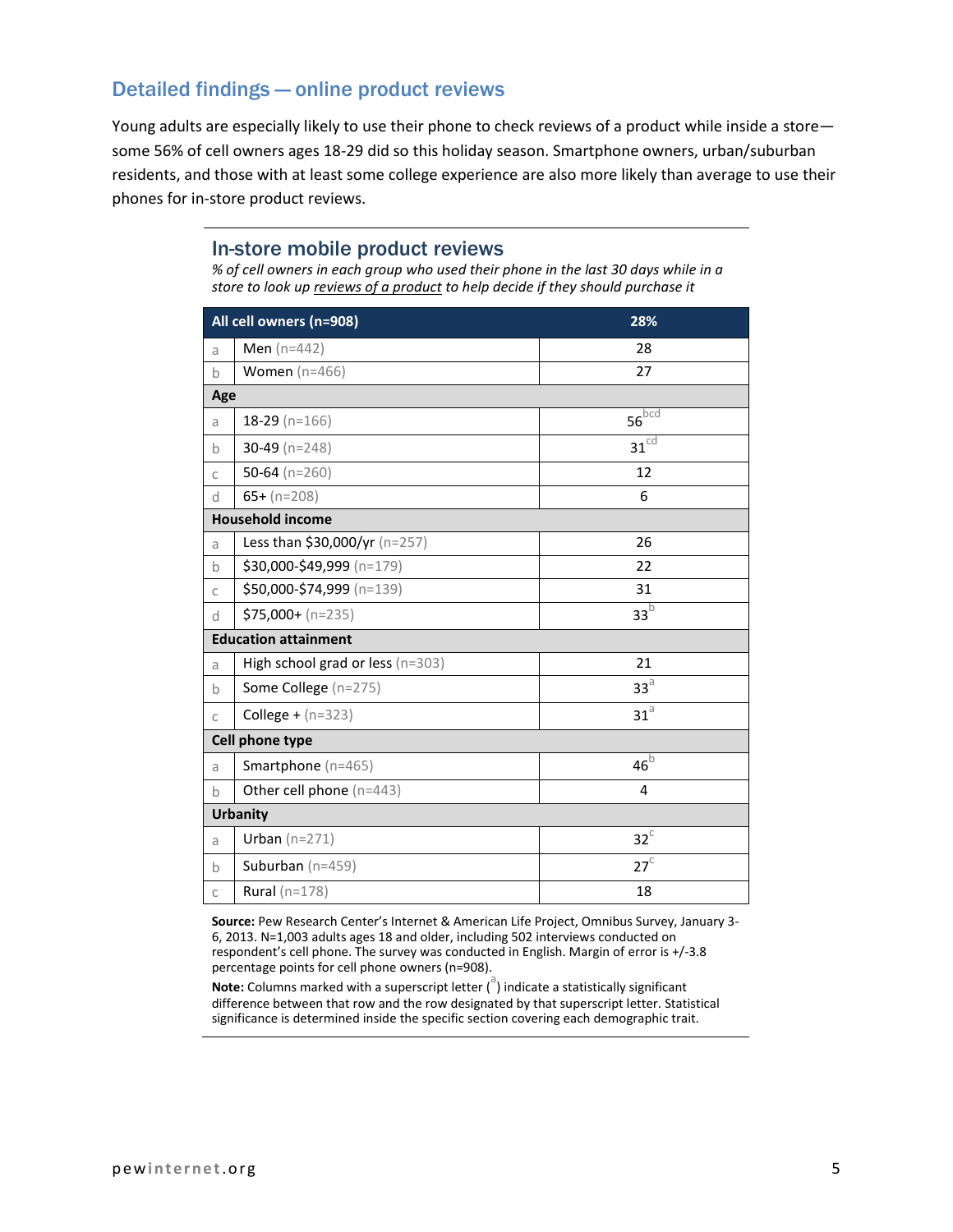## Detailed findings — online price matching

Using one's phone to look up product prices while inside a store is especially commonplace among young adults (fully half of cell owners ages 18-29 have done this). Smartphone owners and the collegeeducated are among the most avid mobile price-matchers.

#### In-store online price matching

*% of cell owners in each group who used their phone in the last 30 days in a store to look up the price of a product to see if they could get a better price elsewhere*

| All cell owners (n=908) |                                  | 27%              |  |
|-------------------------|----------------------------------|------------------|--|
| a                       | Men $(n=442)$                    | 26               |  |
| $\mathsf b$             | Women $(n=466)$                  | 28               |  |
|                         | Age                              |                  |  |
| a                       | $18-29$ (n=166)                  | $50^{bcd}$       |  |
| $\mathsf b$             | 30-49 ( $n=248$ )                | 32 <sup>cd</sup> |  |
| $\mathsf C$             | 50-64 ( $n=260$ )                | 12               |  |
| d                       | $65+ (n=208)$                    | $\overline{7}$   |  |
| <b>Household income</b> |                                  |                  |  |
| a                       | Less than \$30,000/yr (n=257)    | 24               |  |
| $\mathsf b$             | \$30,000-\$49,999 (n=179)        | 22               |  |
| $\mathsf C$             | \$50,000-\$74,999 (n=139)        | 32               |  |
| d                       | $$75,000 + (n=235)$              | $32^{b}$         |  |
|                         | <b>Education attainment</b>      |                  |  |
| a                       | High school grad or less (n=303) | 22               |  |
| $\mathsf b$             | Some College (n=275)             | $\rm 30^{\circ}$ |  |
| $\mathsf C$             | <b>College +</b> $(n=323)$       | $32^a$           |  |
|                         | Cell phone type                  |                  |  |
| a                       | Smartphone (n=465)               | $45^b$           |  |
| $\mathsf b$             | Other cell phone (n=443)         | 3                |  |
| <b>Urbanity</b>         |                                  |                  |  |
| a                       | Urban $(n=271)$                  | 30               |  |
| $\mathsf b$             | Suburban $(n=459)$               | 27               |  |
| $\mathsf C$             | Rural ( $n=178$ )                | 21               |  |

**Source:** Pew Research Center's Internet & American Life Project, Omnibus Survey, January 3- 6, 2013. N=1,003 adults ages 18 and older, including 502 interviews conducted on respondent's cell phone. The survey was conducted in English. Margin of error is +/-3.8 percentage points for cell phone owners (n=908).

.<br>**Note:** Columns marked with a superscript letter (<sup>a</sup>) or indicate a statistically significant difference between that row and the row designated by that superscript letter. Statistical significance is determined inside the specific section covering each demographic trait.

As in our 2012 survey on this topic, we presented the 27% of cell owners who engaged in online pricematching this holiday season with a follow-up question in which we asked them what happened on the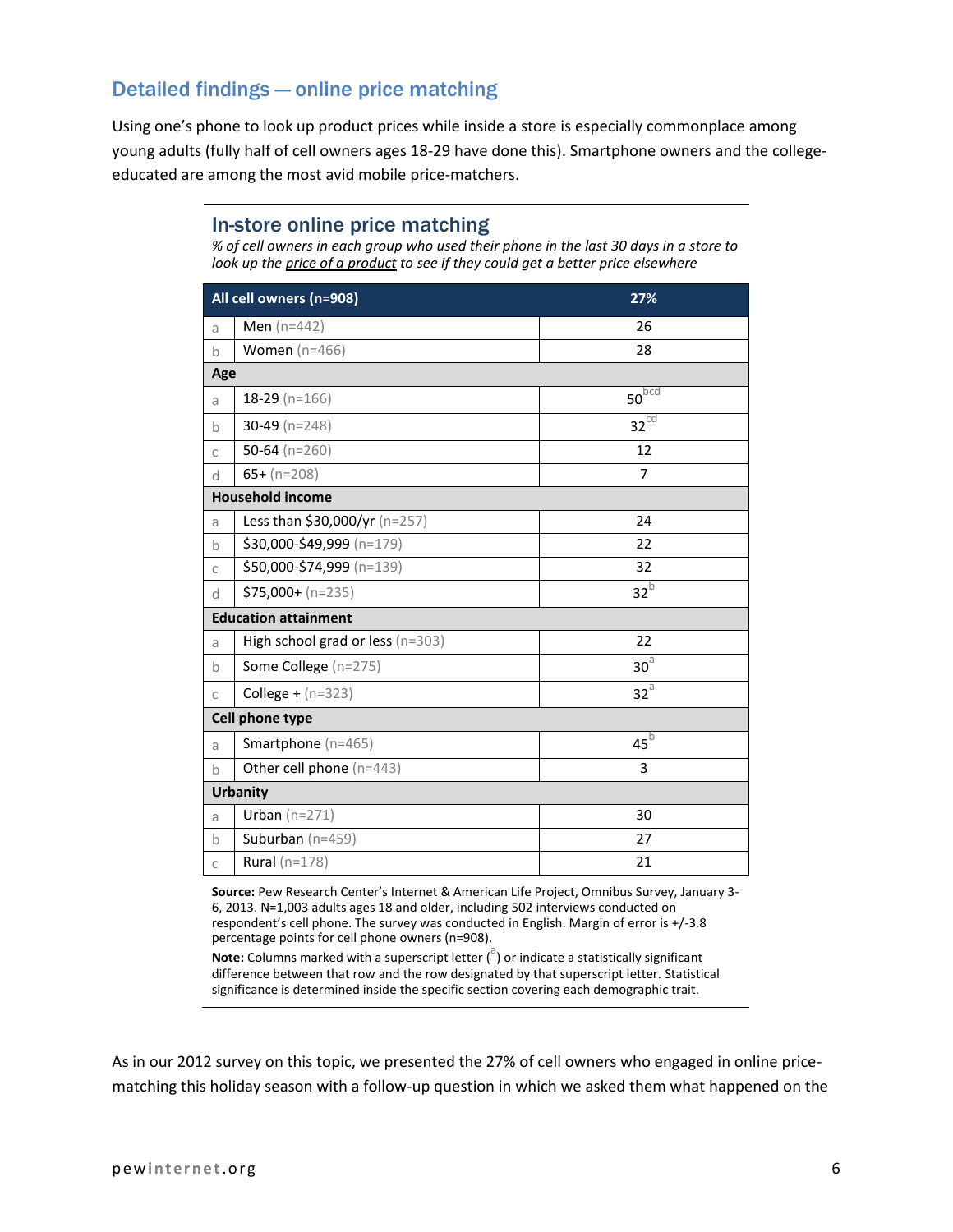most recent occasion where they looked up the price of an in-store product using their cell phone. And like we found in our 2012 survey, a majority of these interactions result in the consumer purchasing the item in the store — or simply not purchasing it at all:

- 30% decided to not purchase the product at all
- 46% purchased the product at that particular store
- 12% purchased the product online
- 6% purchased the product at a different store

**The Pew Research Center's Internet & American Life Project** is an initiative of the Pew Research Center, a nonprofit "fact tank" that provides information on the issues, attitudes, and trends shaping America and the world. The Pew Internet Project explores the impact of the internet on children, families, communities, the work place, schools, health care and civic/political life. The Project is nonpartisan and takes no position on policy issues. Support for the Project is provided by The Pew Charitable Trusts. More information is available at [www.pewinternet.org](http://www.pewinternet.org/)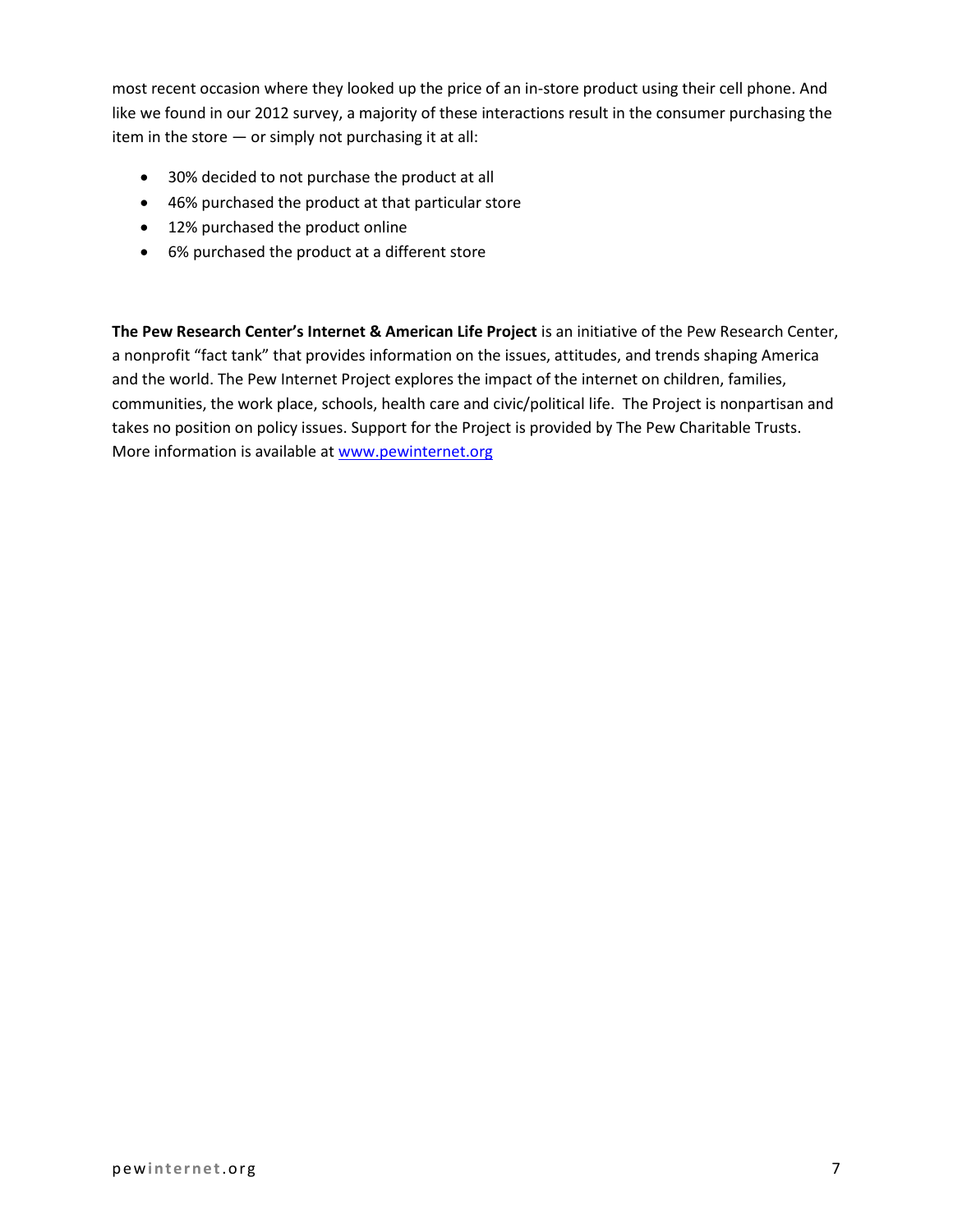## About This Survey

The PSRAI January 2013 Omnibus Week 1 obtained telephone interviews with a nationally representative sample of 1,003 adults living in the continental United States. Telephone interviews were conducted by landline (501) and cell phone (502, including 241 without a landline phone). The survey was conducted by Princeton Survey Research Associates International (PSRAI). Interviews were done in English by Princeton Data Source from January 3 to 6, 2013. Statistical results are weighted to correct known demographic discrepancies. The margin of sampling error for the complete set of weighted data is  $\pm$  3.6 percentage points.

### Survey questions

#### **PIAL3. In the last 30 days, have you used your cell phone to...[INSERT ITEMS IN ORDER]**

[Based on cell owners (n=908)]

a. Call a friend or family member while you were in a store for advice about a purchase you were considering making

| Yes, have done this                | 46%    |
|------------------------------------|--------|
| No, have not done this             | 53%    |
| Yes, but not in last 30 days (VOL) | 1%     |
| Don't know                         | $\ast$ |
| Refuse                             | $\ast$ |

b. Look up REVIEWS of a product while you were in a store, to help you decide if you should purchase it

| Yes, have done this             | 28%    |
|---------------------------------|--------|
| No, have not done this          | 70%    |
| Cell phone cannot do this (VOL) | 1%     |
| Don't know                      | $\ast$ |
| Refuse                          | $\ast$ |

c. Look up the PRICE of a product while you were in a store, to see if you could get a better price somewhere else

| Yes, have done this             | 27%    |
|---------------------------------|--------|
| No, have not done this          | 70%    |
| Cell phone cannot do this (VOL) | 3%     |
| Don't know                      | $\ast$ |
| Refuse                          | $\ast$ |